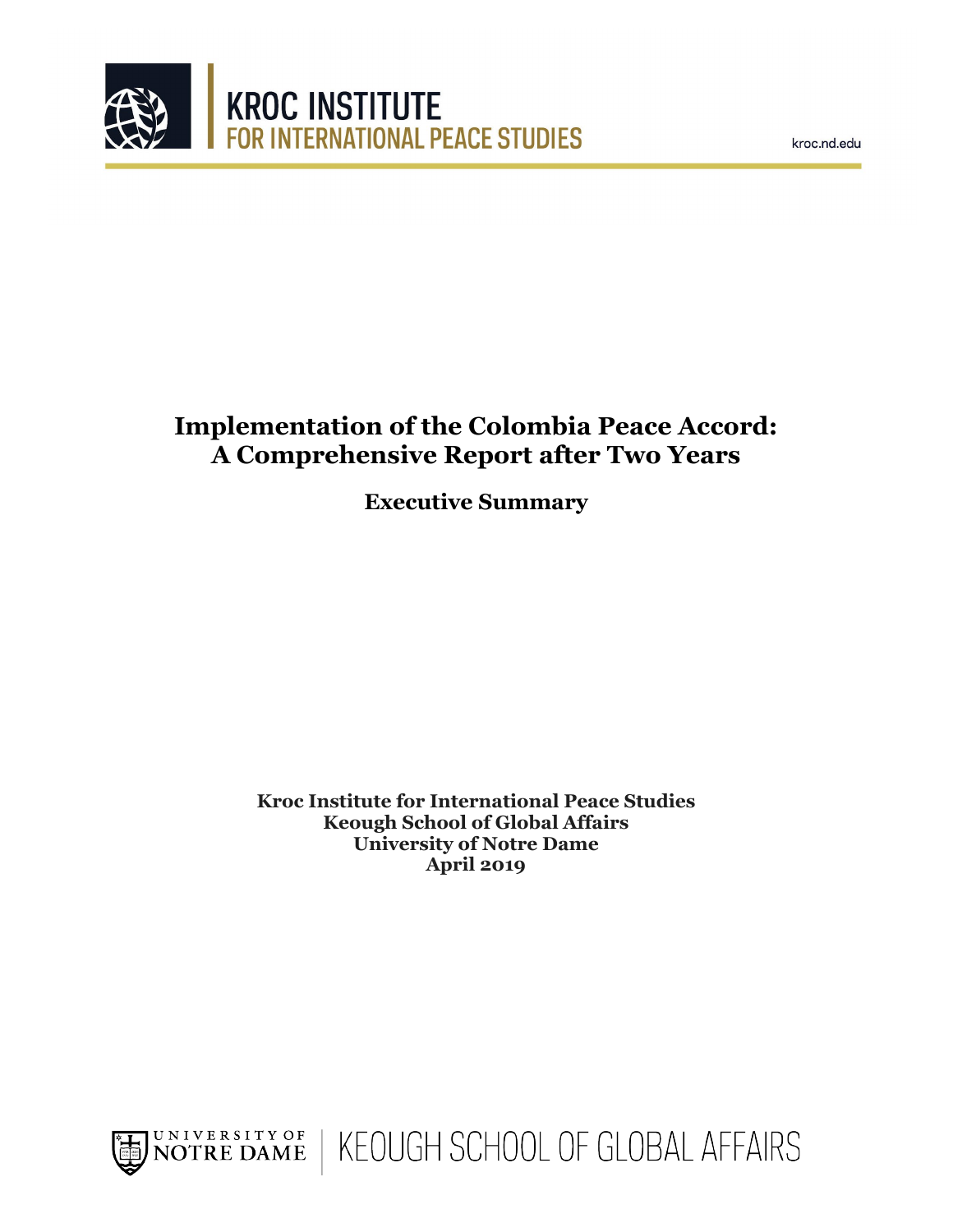## **Acronyms and Abbreviations**[1](#page-1-0)

| ANT            | National Land Agency                                                  |
|----------------|-----------------------------------------------------------------------|
| <b>ANTV</b>    | <b>National Television Authority</b>                                  |
| <b>APC</b>     | Presidential Agency for International Cooperation of Colombia         |
| <b>ARN</b>     | Reincorporation and Normalization Agency                              |
| ART            | <b>Territorial Renewal Agency</b>                                     |
| <b>CEPDIPO</b> | Center for Political Thinking and Dialogue                            |
| <b>CEV</b>     | Truth, Coexistence, and Non-Recurrence Commission                     |
| <b>CIV</b>     | <b>International Verification Component</b>                           |
| <b>CNGS</b>    | <b>National Commission on Security Guarantees</b>                     |
| <b>CNPRC</b>   | National Council for Peace, Reconciliation and Coexistence            |
| <b>CNR</b>     | <b>National Reincorporation Council</b>                               |
| <b>CPA</b>     | <b>Comprehensive Peace Agreements</b>                                 |
| <b>CSIVI</b>   | Commission for Monitoring, Promoting and Verifying the Implementation |
|                | of the Final Agreement                                                |
| <b>DNP</b>     | <b>National Planning Department</b>                                   |
| <b>ELN</b>     | <b>National Liberation Army</b>                                       |
| <b>ETCR</b>    | <b>Territorial Training and Reincorporation Spaces</b>                |
| <b>FARC</b>    | <b>Common Alternative Revolutionary Force</b>                         |
| <b>FCP</b>     | Colombia in Peace Fund                                                |
| <b>GAO</b>     | <b>Organized Armed Groups</b>                                         |
| <b>GAOR</b>    | <b>Residual Organized Armed Groups</b>                                |
| <b>ITPS</b>    | <b>Tripartite Protection and Security Mechanism</b>                   |
| <b>JAC</b>     | <b>Community Action Councils</b>                                      |
| JEP            | <b>Special Jurisdiction for Peace</b>                                 |
| <b>MADS</b>    | Ministry of Environment and Sustainable Development                   |
| <b>MEE</b>     | <b>Special Electoral Mission</b>                                      |
| <b>MMV</b>     | Monitoring and Verification Mechanism                                 |
| <b>MOE</b>     | <b>Electoral Observation Mechanism</b>                                |
| <b>NPR</b>     | <b>Transitional Local Points for Normalization</b>                    |
| <b>OCDH</b>    | Civil Organizations for Humanitarian Landmine Removal                 |
| PAI            | <b>Immediate Action Plan</b>                                          |
| PAO            | <b>Timely Action Plan</b>                                             |
| <b>PAM</b>     | Peace Accords Matrix                                                  |
| <b>PAP</b>     | <b>Broad Participatory Process</b>                                    |
| <b>PAPCOC</b>  | Permanent Action Plan against Criminal Organizations                  |
| <b>PATR</b>    | <b>Action Plan for Regional Transformation</b>                        |
| <b>PDET</b>    | Development Plans with a Territorial Focus                            |
| <b>PISDA</b>   | Comprehensive Community Plans for Substitution and Alternative        |
|                | Development                                                           |
| <b>PMI</b>     | Framework Plan for Implementation                                     |

<span id="page-1-0"></span> $\,$   $\,$  This report presents the Spanish version of all acronyms.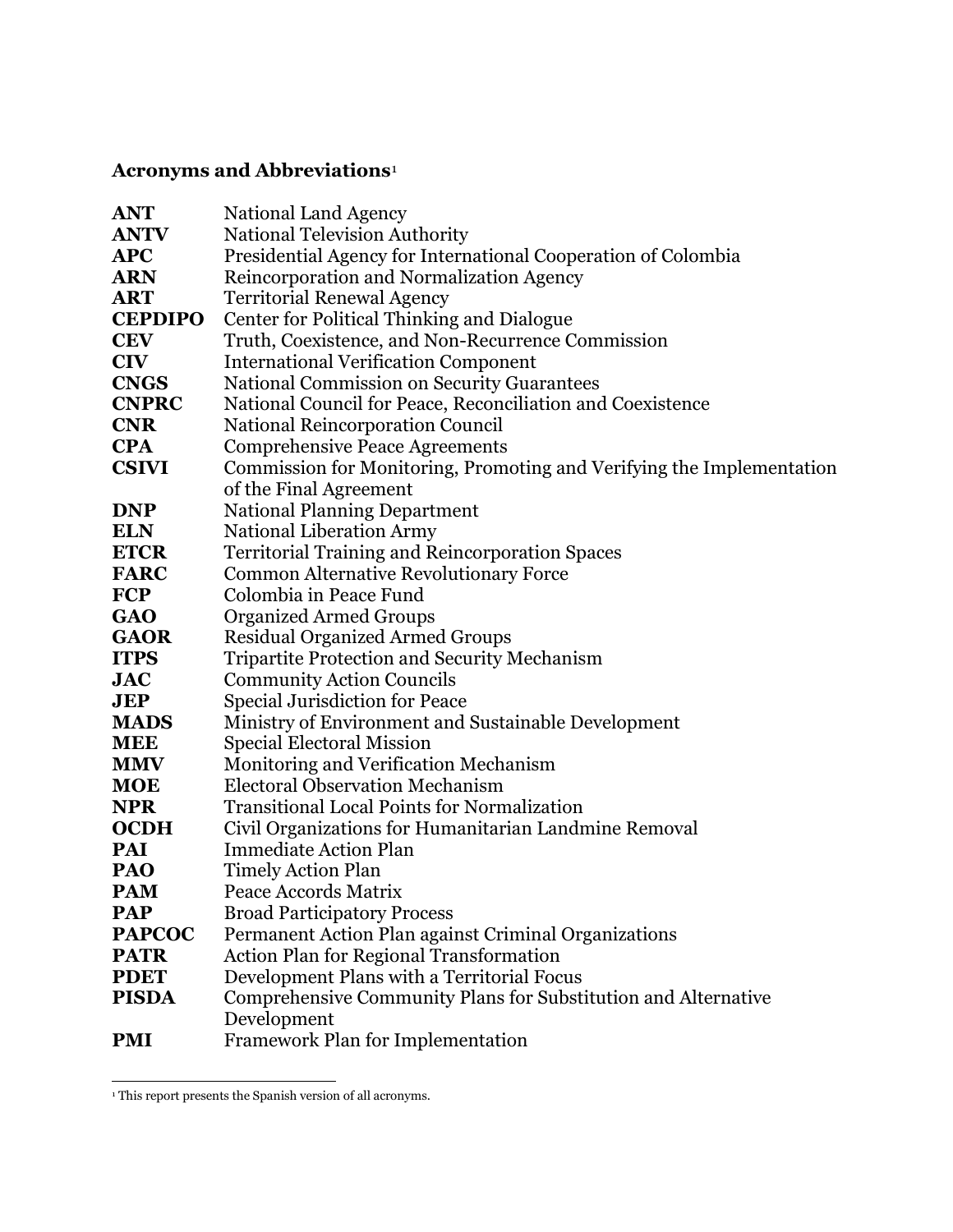| <b>PND</b>    | National Development Plan                                                |
|---------------|--------------------------------------------------------------------------|
| <b>PNIS</b>   | National Comprehensive Program for the Substitution of Crops Used for    |
|               | <b>Illicit Purposes</b>                                                  |
| <b>SAT</b>    | <b>Early Warning System</b>                                              |
| <b>SISEP</b>  | Comprehensive Security System of the Exercise of Politics                |
| <b>SIIPO</b>  | Comprehensive Information System for Post-Conflict                       |
| <b>UARIV</b>  | Unit for the Attention and Comprehensive Reparation of Victims / Victims |
|               | Unit                                                                     |
| <b>UBICAR</b> | <b>Police Basic Units</b>                                                |
| <b>UBPD</b>   | Special Unit for the Search for Persons Deemed as Missing in the context |
|               | of and due to the armed conflict                                         |
| <b>UEI</b>    | Special Investigation Unit                                               |
| <b>UIAF</b>   | Financial Information and Analysis Unit                                  |
| <b>UN</b>     | <b>United Nations</b>                                                    |
| <b>UNGASS</b> | Special Session of the United Nations General Assembly on the World      |
|               | Drug Problem                                                             |
| <b>UNIPEP</b> | Police Unit for Peacebuilding                                            |
| <b>UNODC</b>  | United Nations Office on Drugs and Crime                                 |
| <b>UNP</b>    | <b>National Protection Unit</b>                                          |
| <b>URIEL</b>  | <b>Immediate Reception Unit for Electoral Transparency</b>               |
| <b>URT</b>    | <b>Land Restitution Unit</b>                                             |
| ZEI           | <b>Strategic Zones for Intervention</b>                                  |
| <b>ZOMAC</b>  | Areas Most Affected by the Armed Conflict                                |
| <b>ZRC</b>    | Campesino Reserve Zone                                                   |
| <b>ZVTN</b>   | Transitional Local Zones for Normalization, or cantonment zones          |
|               |                                                                          |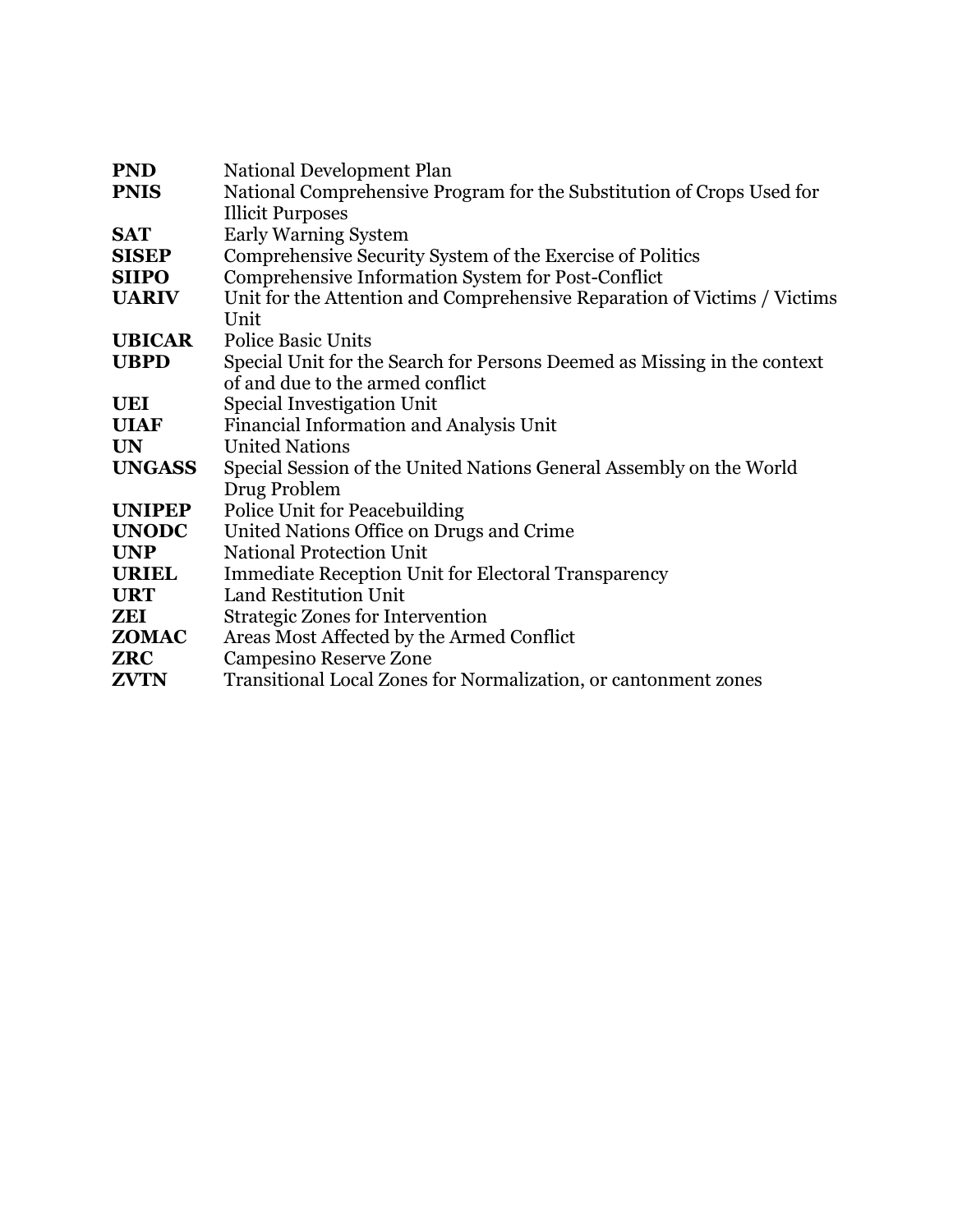#### **Introduction**

Implementation continues to progress in the two years since the signing of the Colombian Final Accord. More than two thirds of the commitments in the accord have been initiated, and more than one-third have been completed or have achieved substantial progress. This level of implementation at the two-year mark is comparable to other comprehensive peace agreements analyzed by the Kroc Institute in its Peace Accords Matrix (PAM) database. Considering the complexities and challenges of the Colombia process, and the 15-year official timeline for implementation, progress to date has been significant.

Since President Duque and his government took office in August 2018, the implementation process has continued. The rate of progress slowed slightly in the first months of the new administration, but this is normal as a new administration takes office and leadership in the responsible agencies changes hands. The government has introduced a new political and conceptual framework centered on equity, stabilization and legality rather than the peace agreement, but its policies incorporated most of the agreement's commitments. The norms, institutions and programs created from the accord have been maintained. The positive momentum of the implementation process has continued, and moving forward should be focused on the territories. This means strengthening the comprehensive institutional presence of the state, and improving citizen participation in political, social and economic processes while anchoring democratic governance and responsibility for development locally.

It is important to firmly respect the commitments reached in a peace agreement. However, implementation must be flexible and open to new agreements that enhance the former's transformative capacity. Societies change throughout the implementation of the peace agreement, which is by definition a generational process. For this reason, mechanisms for monitoring implementation and dispute resolution are extremely relevant. It is important that needed adjustments to the implementation process arise from broad political consensus among the various social, political, and economic forces in the country, without excluding key actors in the process—in particular the FARC, the communities, and the victims. The case of Northern Ireland reveals how the Good Friday Agreement opened the doors to further dialogue after the signed peace agreement, with the political parties continuing to discuss how implementation could progress, and even signing new agreements to better resolve new dilemmas. Like Northern Ireland, Colombia could use the Final Accord to continue much needed political dialogue while adjusting the process as required to ensure that the desired transformative results are achieved.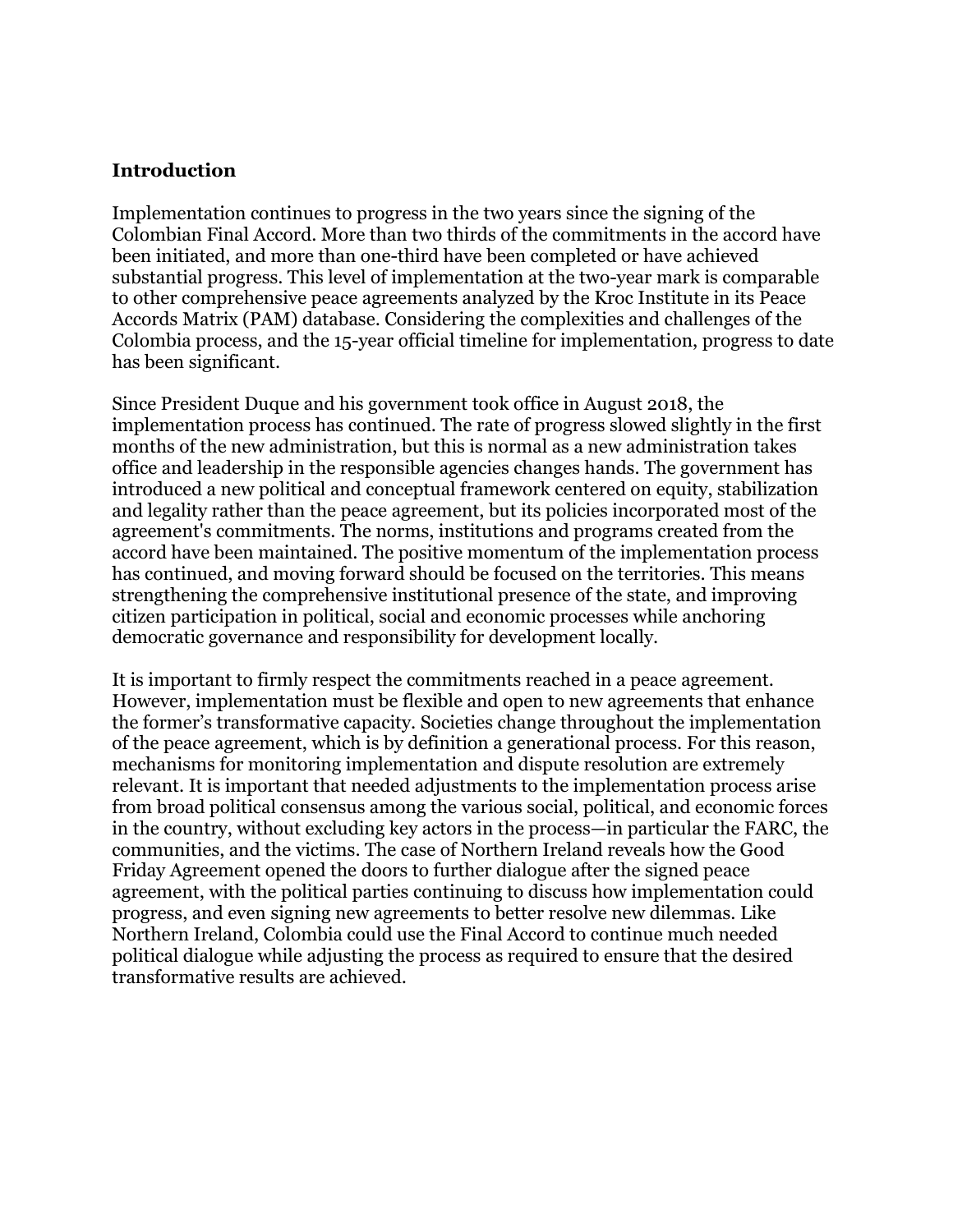As of November 2018, 68% of the commitments in the Final Agreement are in the process of being implemented.[2](#page-4-0) Just over a third of these commitments have reached advanced levels of implementation—that is, they have been fully implemented (23%) or are expected to be fully implemented within the time stipulated by the Agreement (12%). Thirty-three percent have advanced minimally—measures have been initiated, but because of sequencing factors or limited progress to date completion of the commitments is not assured yet. Thirty-two percent of the commitments have not been initiated—the result of delays or obstacles such as the non-approval of special electoral districts for victims, or because certain commitments are tied to the completion of prior steps. The Truth Commission is scheduled to deliver a report in 2021, for example, but this can only be achieved after it completes other steps such as compiling and processing public testimonies from across society.

The main achievements in the implementation process have been the end of the armed conflict between the Government and FARC-EP and the transformation of the guerrilla group into a democratic party that participates in the country's political life. Comparative studies of peace processes show that passing the two-year mark without the resumption of armed conflict is an important milestone that augurs well for the prospects of ultimate success. Despite the problems that exist with some FARC-EP dissidents, the persistence of illegal armed actors such as the ELN and criminal organizations associated with drug trafficking, and the continued violence against human rights defenders, it is important to remember the significance of the peace agreement in ending the armed conflict and that FARC today is a democratic political actor pursuing its goals through peaceful and democratic means.

Another important area of progress is the regular functioning of the various instruments of verification, monitoring, conflict resolution, and international accompaniment. Compared to other peace processes, these mechanisms in Colombia have very high levels of implementation. Since the start of the process, the Government and the Congress have developed a wide set of normative, political, and programmatic measures that have created an institutional framework that grants legal stability to the central mechanisms needed for implementation. This institutional and normative architecture is a major accomplishment that will allow continuous progress of implementation on many fronts.

It is important to consolidate these advances, address the pending regulatory issues, and not back down. The government of President Duque can take advantage of these advances to focus on the implementation of policies and programs focused on improving the quality of life of Colombians and on guaranteeing their rights. It is an opportunity for the country. As recalled by the United Nations High Commissioner for Human Rights, "most of the commitments assumed by the State in the Agreement are

<span id="page-4-0"></span> <sup>2</sup> The quantitative data in this report is dated November 30, 2018, two years after the implementation of the Final Accord. The qualitative analysis, and some important factual elements, are updated with a cut-off date of March 14, 2019.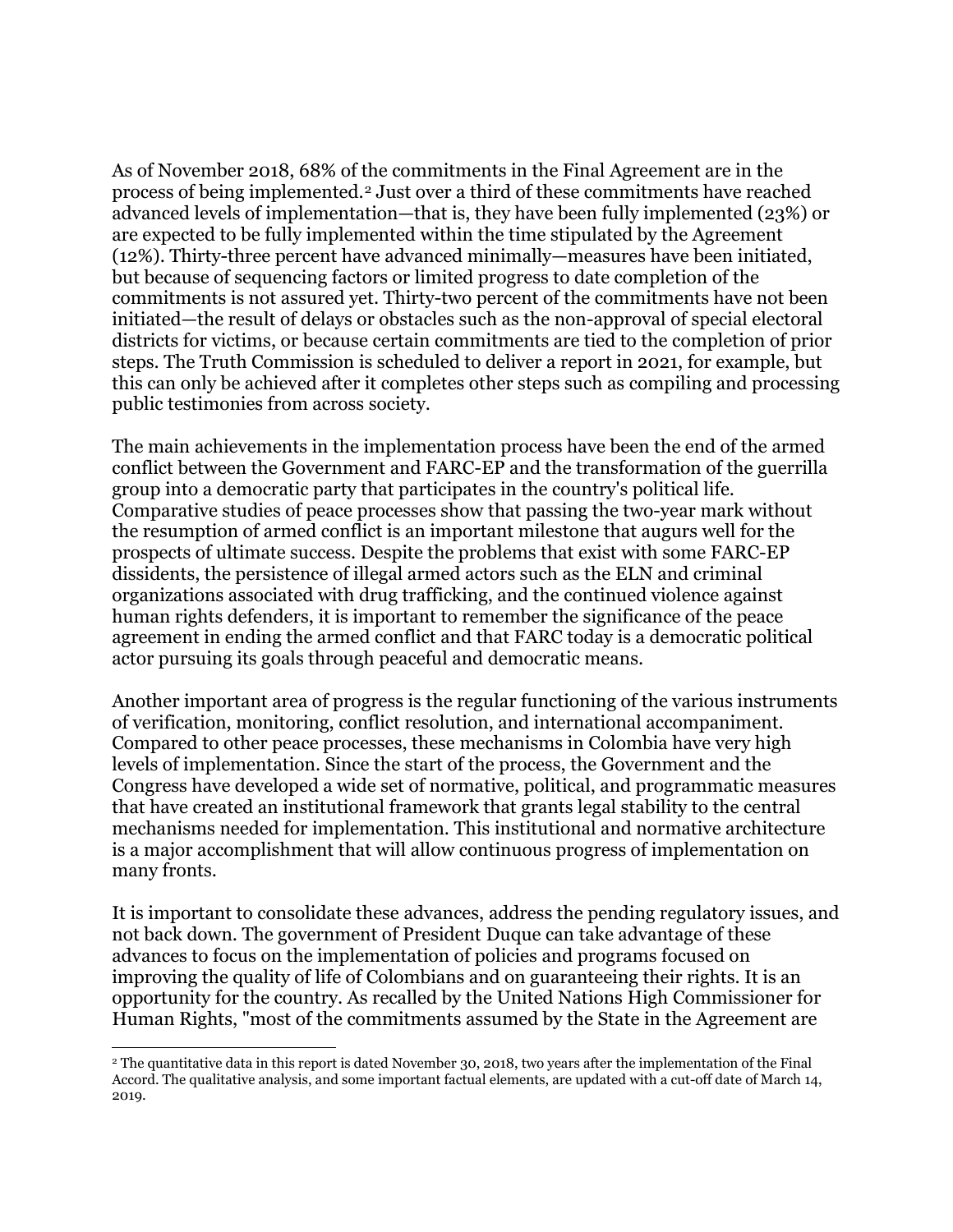part of the human rights agenda that has been outlined in many of the treaties, mechanisms, recommendations, and guidelines of the United Nations and the inter-American human rights system of which Colombia is a part."[3](#page-5-0)

Significant challenges and areas of concern also exist. One of the most serious is the lack of adequate security guarantees for social leaders, human rights defenders and FARC-EP ex-combatants and their families in the territories. Communities in danger of attack from illegal armed actors and criminal gangs do not have effective protection. The Kroc Institute joins with many other observers in expressing concern about the gravity of the humanitarian situation in rural areas prioritized for implementation. Mounting a comprehensive response to these security threats will require building a consensus on strategies for protection. Priorities include mechanisms of community policing and collective protection, the National Political Pact to eliminate violence from politics, the Comprehensive Security System for the Exercise of Politics, and more effective use of mechanisms for prevention, including the Early Warning System of the Ombudsman's Office and community-based collective mechanisms for protection and prevention.

A comprehensive response should also focus on structural prevention mechanisms. The implementation of many commitments in the Agreement—such as the measures for the access and use of land, the PDETs, the national plans for the provision of rural public goods and services, the voluntary substitution of crops for illicit use, the prevention of drug consumption in Colombia, or the mechanisms of access to justice and transitional justice—help guarantee an effective integral presence of the State in the territories, a presence that complements reactive security responses.

Peace implementation processes are inherently fragile and challenging because their starting point is political polarization and social distrust, and resistance to the changes that peace can bring. A peace agreement does not end political disagreements, or quickly eliminate all armed violence. In cases like Nicaragua, Nepal, Northern Ireland and El Salvador, violence continued in territories previously affected by the conflict, as we have also seen recently in Colombia with the murders of social leaders. Nonetheless the Colombian process has overcome many obstacles, and this resilience should continue to pave the way for a more transformative and quality peace. Going forward, implementation should focus on improving the quality of life of Colombians, particularly those who suffered most from the armed conflict, who live in historically marginalized regions, and who directly experience post-accord complexities and difficulties.

Signs of the resilience of the peace process are the following:

1. To date, the various institutions, agencies, and programs that drive implementation continue to function. The Commission for Monitoring,

<span id="page-5-0"></span> <sup>3</sup> United Nations High Commissioner for Human Rights, "Report of the United Nations High Commissioner for Human Rights on the Situation of Human Rights in Colombia" (A / HRC /  $40/3$  / Add.3, February 4 of 2019), 3.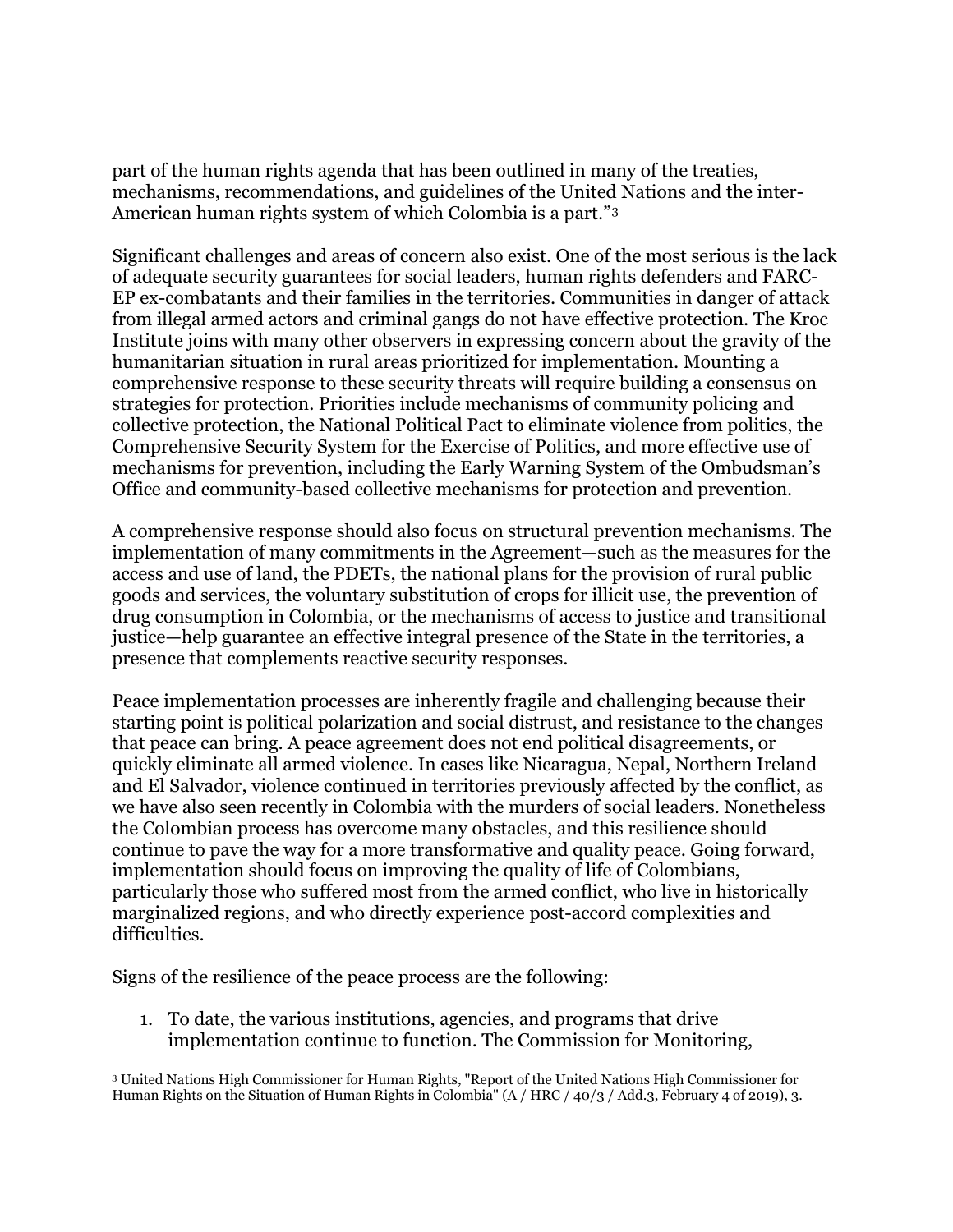Promoting, and Verifying the Implementation of the Final Agreement (CSIVI), the National Reincorporation Council (CNR), the Special Jurisdiction for Peace (JEP), the Truth, Coexistence, and Non-Recurrence Commission (CEV), Special Unit for the Search for Persons Deemed as Missing in the context of and due to the armed conflict (UBPD), the National Land Agency (ANT), the Territorial Renewal Agency (ART), the Police Unit for Peacebuilding (UNIPEP), the Elite Police Corps, the Special Investigation Unit (UEI), the National Comprehensive Program for the Substitution of Crops Used for Illicit Purposes (PNIS), and the Tripartite Protection and Security Mechanism (ITPS), among others, are in operation. It is important to keep these institutions and programs fully functioning, particularly, the Comprehensive System for Truth, Justice, Reparation, and Non-Recurrence (SIVJRNR) because without it, the guarantee of victims' rights will be at risk. The JEP, for example, represents an unprecedented opportunity in Colombia and internationally to prosecute crimes committed during the armed conflict, effectively protect the rights of victims, and address the differentiated impact of violence on women, children, youth, and ethnic peoples. Guaranteeing the autonomy and independence of these mechanisms is essential to strengthening the resilience and transformative capacity of the peace process.

- 2. Faced with disagreements and difficulties, Government and FARC political actors have made pragmatic decisions that sustain the implementation process, in some cases innovating in ways not foreseen in the peace agreement. An example of this is the emergence of the Territorial Spaces for Training and Reincorporation (ETCR), which were established by the parties in the framework of the CSIVI to train ex-combatants for reincorporation into civilian life and foster their ability to prepare livelihood projects and meet the technical training needs of nearby communities.[4](#page-6-0) Another example of productive cooperation has been the continuing tripartite security and protection model combining the National Police, UN officials and FARC-EP ex-combatants.
- 3. International accompaniment has remained strong. This is reflected in the International Verification Component (CIV), the UN Political Mission, the political and technical accompaniment of several donor and allied countries of Colombia, including the European Union Special Envoy, and visits to the country by Heads of State and Pope Francis. Political, technical, and economic assistance

<span id="page-6-0"></span> <sup>4</sup> Presidency of the Republic. Decrees 1274 of 2017 and Decree 2026 of 2017.

[http://es.presidencia.gov.co/normativa/normativa/DECRETO%201274%20DEL%2028%20DE%20JULIO%20DE%](http://es.presidencia.gov.co/normativa/normativa/DECRETO%201274%20DEL%2028%20DE%20JULIO%20DE%202017.pdf) [202017.pdf](http://es.presidencia.gov.co/normativa/normativa/DECRETO%201274%20DEL%2028%20DE%20JULIO%20DE%202017.pdf)

[http://es.presidencia.gov.co/normativa/normativa/DECRETO%202026%20DEL%2004%20DE%20DICIEMBRE%2](http://es.presidencia.gov.co/normativa/normativa/DECRETO%202026%20DEL%2004%20DE%20DICIEMBRE%20DE%202017.pdf) [0DE%202017.pdf](http://es.presidencia.gov.co/normativa/normativa/DECRETO%202026%20DEL%2004%20DE%20DICIEMBRE%20DE%202017.pdf)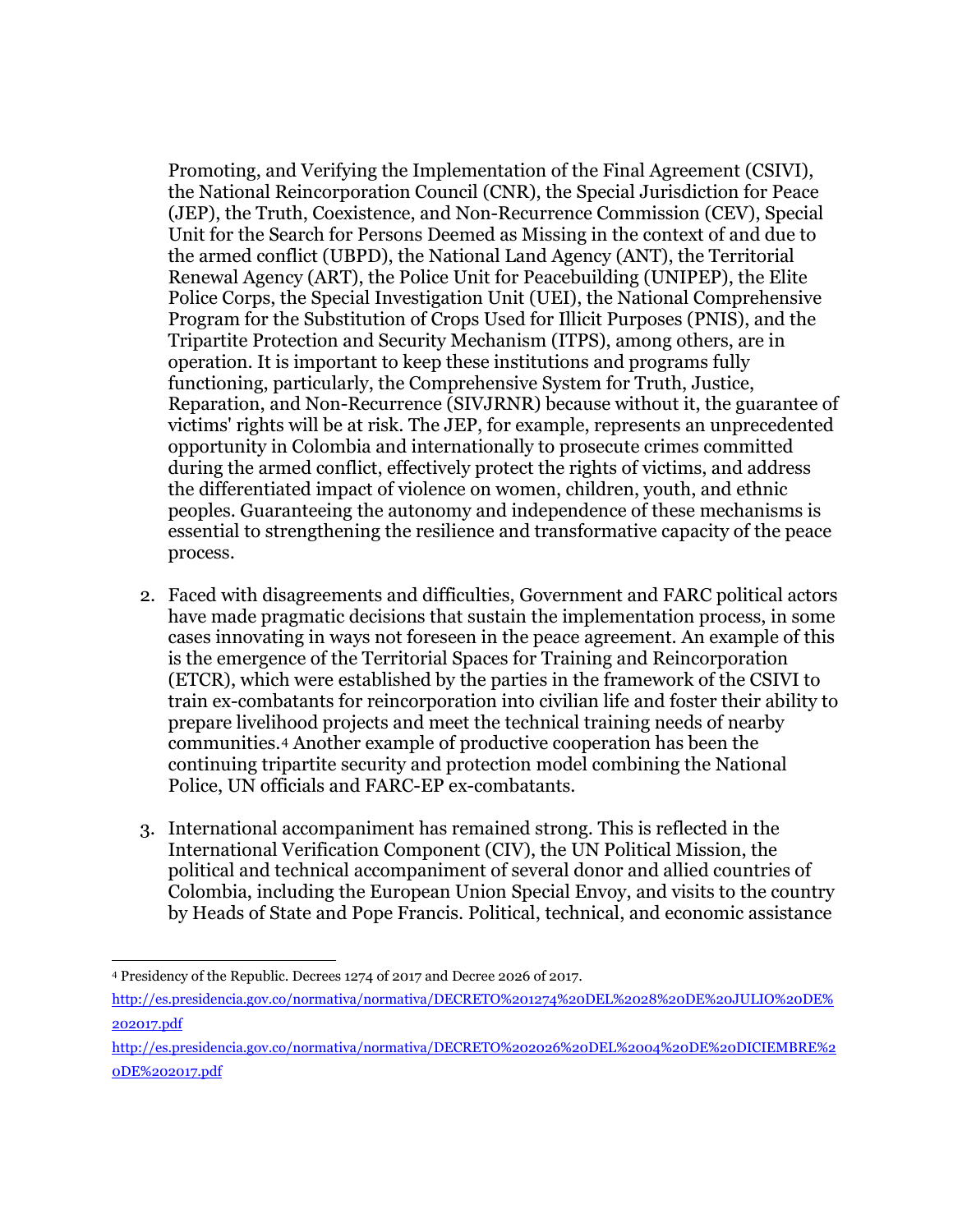have been essential to sustaining the momentum for peace brought about by the final agreement.

- 4. At the local level, processes of self-organization and self-management for peace have emerged. In the face of complexities or delays in implementation, grass roots initiatives stemming from local leadership and alliances are accompanying the role of the state and generating initiatives that solve concrete problems, and in some cases adapt the process to local interests. An example of this is the PDET document developed in Chocó, which was renamed PDETE – by its acronym in Spanish, which stands for Development Plan with a Territorial Ethnic Focus. Another example is the Alternative Rural Schools (ERA) in which training and technical assistance are provided, among other things, to ex-combatants and *campesino* communities with the purpose of generating rural development in areas affected by the armed conflict.[5](#page-7-0) Such "positive deviations" show that peace implementation does not depend on the government in Bogota to solve all problems. Peace also emerges from the commitment, creativity and capacity for innovation of all Colombians.[6](#page-7-1)
- 5. Interesting spaces for dialogue have emerged at the national and territorial levels. An example is the political dialogue—sometimes overshadowed by media noise and polarization—about how to advance in a more strategic and effective way in the fight against corruption. Also important are the many dialogues on how to protect social leaders in the country. Today these two challenges are considered priorities in the national political agenda, made visible by the pressure of social engagement and mobilization. In the territories, improbable dialogues between political opponents are developing in the departments of Cesar and Meta. Territorial civil society platforms are attempting to shape state intervention and public investment in Montes de María and Magdalena Medio. Collaborations between public authorities, ex-combatants, and local and international allies have advanced projects such as a hydro-electric plant at the Miravalle ETCR to provide clean electricity to the territory.[7](#page-7-2)

<span id="page-7-0"></span> <sup>5</sup> The Alternative Rural Schools (ERA) are productive and educational spaces in which ex-combatants and campesino communities meet and receive training and technical assistance, as well as being granted access to the capital, and promote collaborative business alliances (ACC) to help the participants sell their products in cooperation with allies such as UNARTHONE FUTURE, PNUD, ILLY, PMA, FAO, Universidad del Valle, Javeriana University, Unibam, RNA, Confiar, Sacha Colombia, and Universidad de los Llanos. The ERA accounts are collaborative networks that include actors from all sectors of society, with the aim of generating economic opportunities and rural development in areas affected by the armed conflict.

<span id="page-7-1"></span><sup>6</sup> Positive deviation is an approach to social change and human behavior based on community observation. There are people and communities that thanks to unexpected behaviors of an innovative and disruptive nature are able to face existing problems and find positive solutions. Positive deviation shows viable paths not previously conceived that help solve social problems.

<span id="page-7-2"></span><sup>7</sup> "The clean energy that the ex-combatants brought to Miravalle" El Espectador, November 28, 2018, [https://www.elespectador.com/noticias/medio-ambiente/la-energia-limpia-que-los-excombatientes-](https://www.elespectador.com/noticias/medio-ambiente/la-energia-limpia-que-los-excombatientes-%20carried-%20miravalle-article-826191) carried[miravalle-article-826191](https://www.elespectador.com/noticias/medio-ambiente/la-energia-limpia-que-los-excombatientes-%20carried-%20miravalle-article-826191)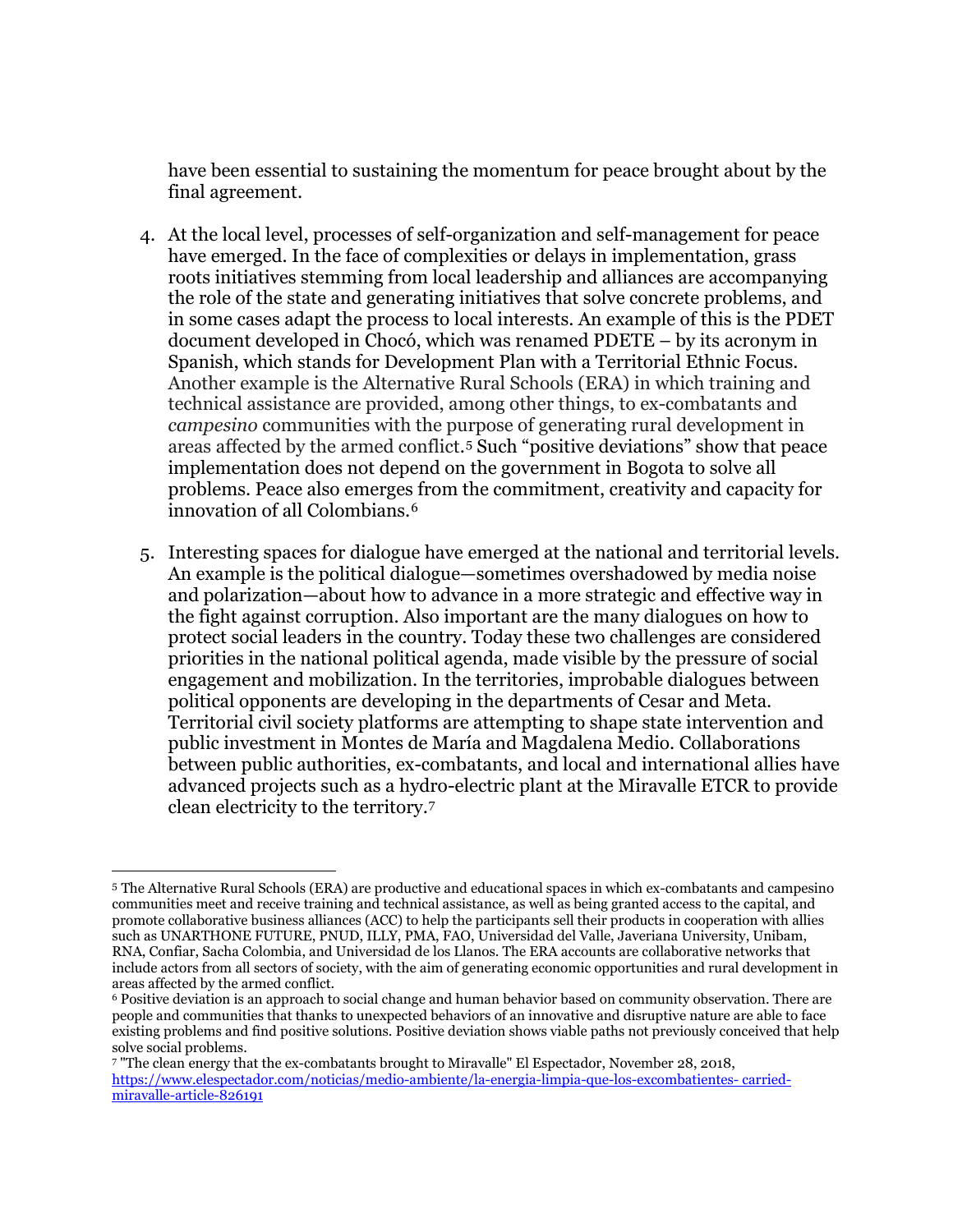These examples show that the implementation of the peace accord in Colombia has been a dynamic and adaptive process that, while progressing in compliance with the agreement, has been flexible enough to adapt and proactively address existing difficulties and unforeseen problems that emerge.

Continuous progress in the implementation process will depend on strong collaboration between the State and society, as well as the level of commitment to the principles of equity, stabilization, and lawfulness highlighted by the new Government. The priorities are to strengthen security and the integral presence of the State, promote citizen participation in both political and social processes, promote rural reform and the provision of public goods and services, and advance the objectives and goals outlined in the National Development Plan 2018–2022. These actions will improve the legitimacy of the State and contribute to the construction of a stable and quality peace anchored in stronger democratic governance with more equitable access to opportunities for development.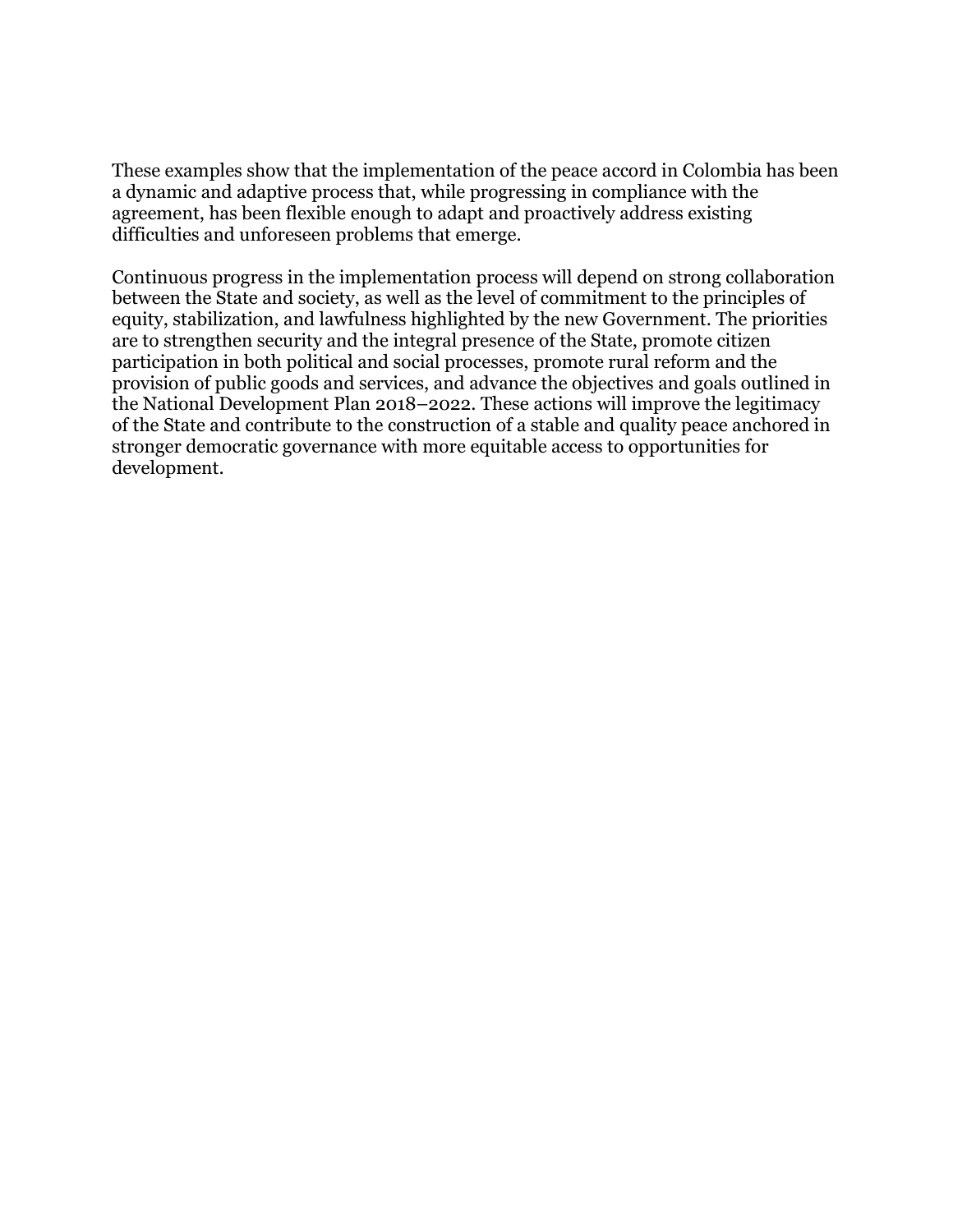## **An Overview of the State of Implementation of the Colombia Peace Agreement**

Implementation of the Colombian Comprehensive Peace Accord continues to advance. As of November 30, 2018, of the 578 stipulations followed by the Barometer Initiative, implementation activity is underway in 391 stipulations (68%). Two thirds of the commitments that were agreed in the final accord are in the process of being implemented or have been completed.

During the first two years of implementation, the main achievements include the ceasefire and laying down of arms, the transformation of the FARC-EP into a political party, the adoption of legal measures needed for implementation, and the creation of mechanisms to monitor and verify the implementation of the agreement. These advances have demonstrated commitment on the part of the FARC and the state to the peace process, in addition to showing the capacity of both parties to work together in the development of mechanisms for the implementation of the agreement.

According to the Kroc Institute's research, the first 24 months of implementation can be summarized by the following observations:

- Each month since December 2016, the number of stipulations that have advanced from zero implementation to the categories of minimum, intermediate, and complete implementation has increased.
- The number of stipulations in various stages of implementation increased from 83 (14%) in December 2016 to 391 (68%) in November 2018.
- The percentage of stipulations that have been fully implemented has increased from 4% in December 2016 to 23% in November 2018.

As shown in Figure 1, from December 2016 to November 30, 2018, there has been significant implementation activity. This figure shows the universe of stipulations which have reached some level of progress in implementation, accumulated month by month. The stipulations that have reached a minimum level of implementation are shown by the yellow area; intermediate is shown in light blue and stipulations, which have been completed, are shown in dark blue.

The number of commitments that have been completed has grown almost every month since the beginning of implementation. The most implementation activity is seen in the minimum level. This indicates that many commitments have been started. This reflects the laying of the legal foundations and the creation of public policies, plans, and programs stipulated in the final agreement.

Although the initial steps are critical, all the plans and programs envisioned in the agreement require budgets, staff, and operations in the territories to reach intermediate and complete levels of implementation. In the coming years, it is necessary to increase the number of stipulations that are at intermediate or complete levels.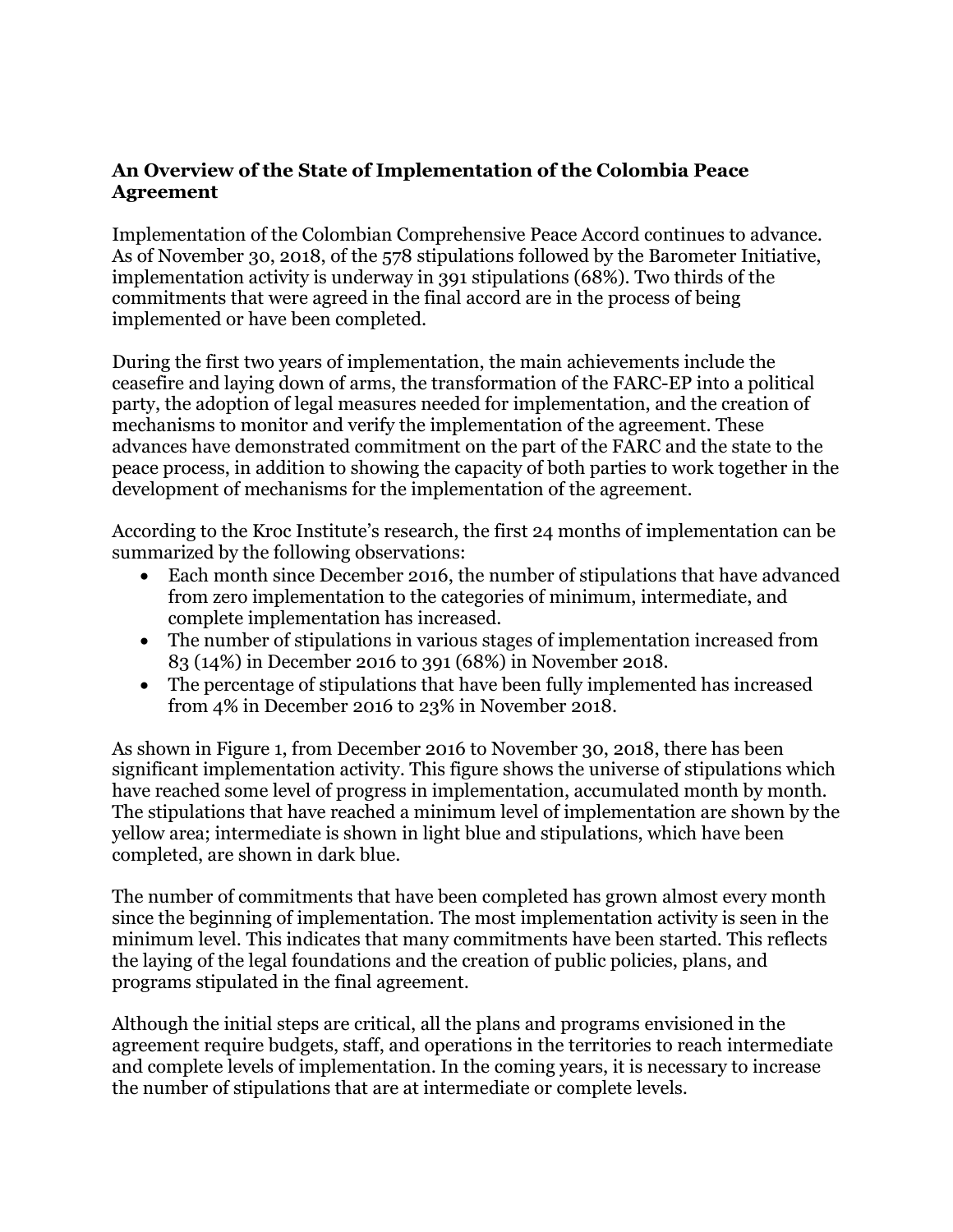

### **Figure 1.** Summary of monthly implementation status

Figure 2 presents the status of the implementation as of November 2018. Twenty-three percent (23%) of the commitments have been fully implemented, 12% have an intermediate implementation level, and 33% have been minimally implemented. In summary, 68% of all commitments in the accord are in some stage of implementation.

**Figure 2.** Implementation status of the 578 stipulations (November 2018)



Since the publication of the second Kroc Institute report, the most significant progress has been in the number of commitments that have been initiated. This is shown by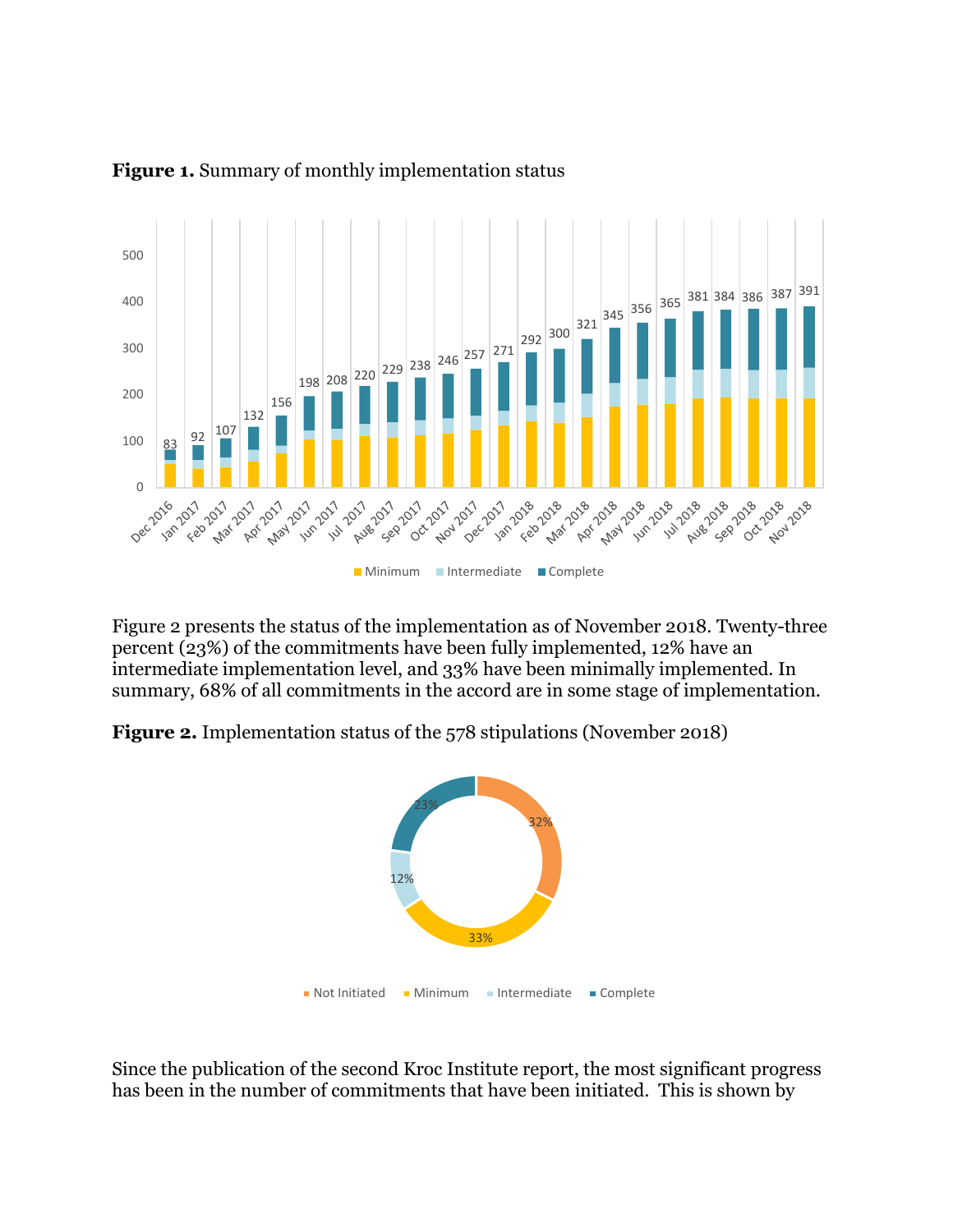Figure 3. In May of 2018, 39% of the commitments in the Colombian final accord had not been initiated, whereas in November 2018, 32% of the commitments remain to be implemented. Of these not initiated stipulations, it is important to highlight that, according to the Framework Plan for Implementation, and due to implementation sequencing, a subgroup of these commitments that have not been initiated (approximately 5%) are scheduled to begin in 2019 onward.[8](#page-11-0)



**Figure 3.** Status of implementation May 2018 vs. November 2018

Figure 4 shows the monthly implementation progress in a different way. The blue line represents the number of commitments which have not been initiated and the orange line represents the commitments that are completed or in progress. The blue line decreases over time, which demonstrates that the number of commitments remaining to be initiated gets smaller each month. Conversely, the orange line grows each month, showing continued progress in implementation. Currently the number of commitments that are at some level of implementation (68%) is double the number of commitments that have not been initiated (32%). That is, two thirds of the commitments are in the process of being implemented or have been fully implemented.

<span id="page-11-0"></span> <sup>8</sup> In order to analyze which of non-initiated stipulations should initiate in 2019 or after, the Kroc Institute team carried out a preliminary comparison between the 225 stipulations that were not initiated as of May 31, 2018 (39%) and the indicators of the Framework Plan for Implementation (PMI). The categorization of these stipulations was based strictly on the text of the final agreement and the PMI (year start – year end).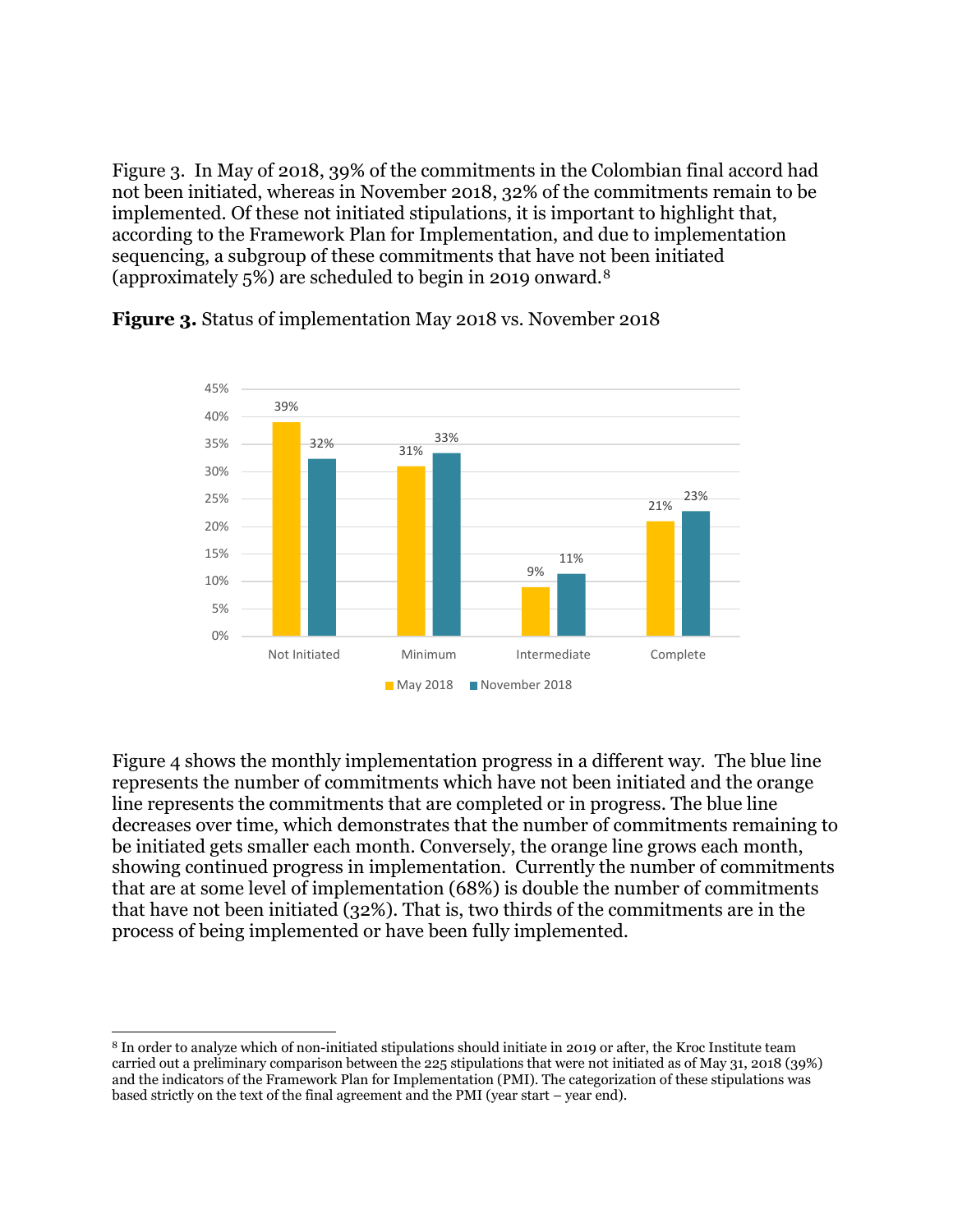

**Figure 4.** Stipulations in the process of being implemented vs. commitments not initiated, month by month

As was observed in the Kroc Institute's second report, there is notable variation in implementation across the six major points of the Colombian final accord. Since December 2016, the greatest amount of progress has occurred in point three (End of Conflict) and in point six (Implementation, Verification and Public Endorsement). The lowest levels of full implementation are seen in point one (Comprehensive Rural Reform) and point four (Illicit Use Crops). The points with the lowest levels of initiation of commitments are point two (Political Participation) and point 5 (Victims).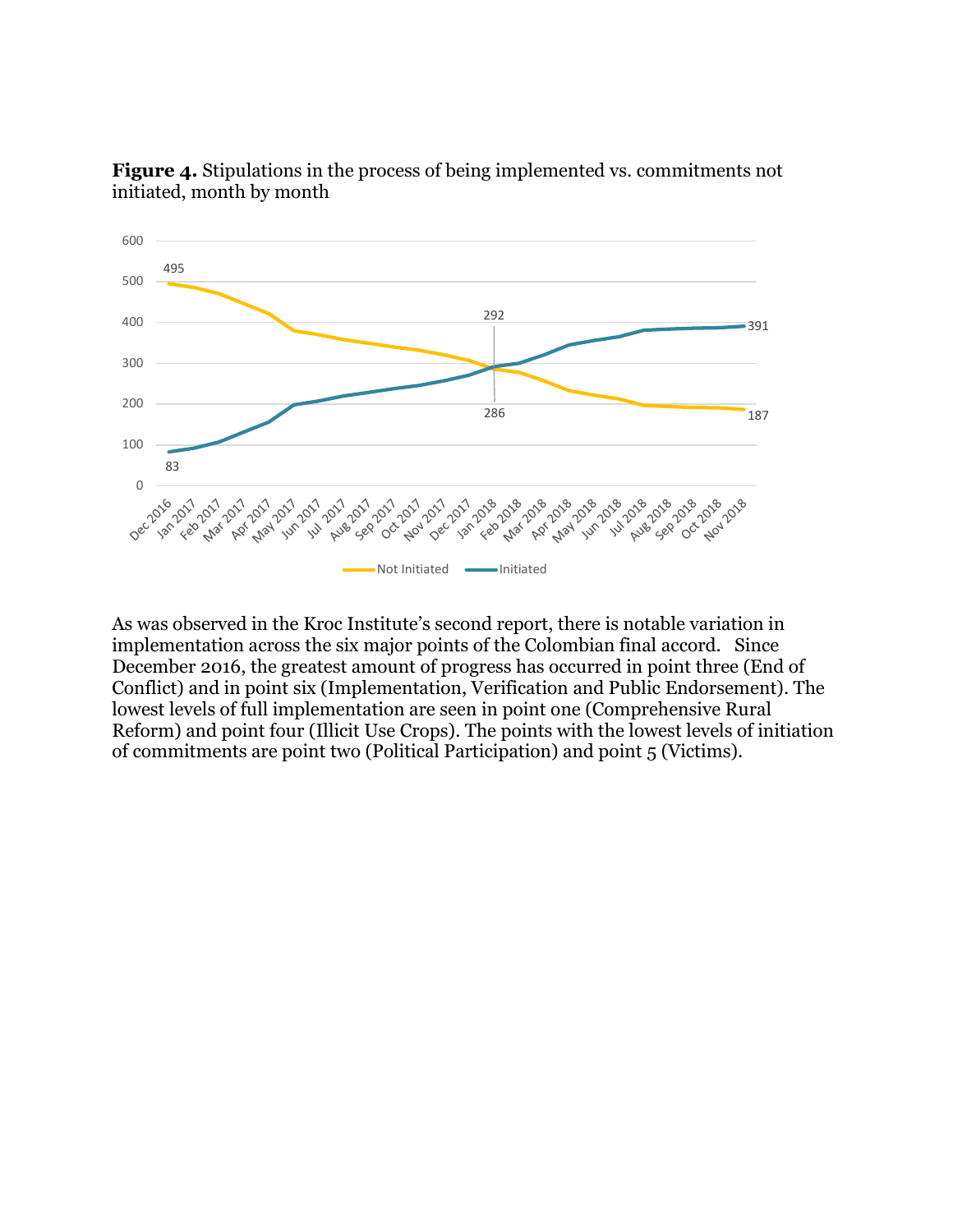

**Figure 5.** Implementation overview of six points in the Colombian final accord

**Minimum** Intermediate Complete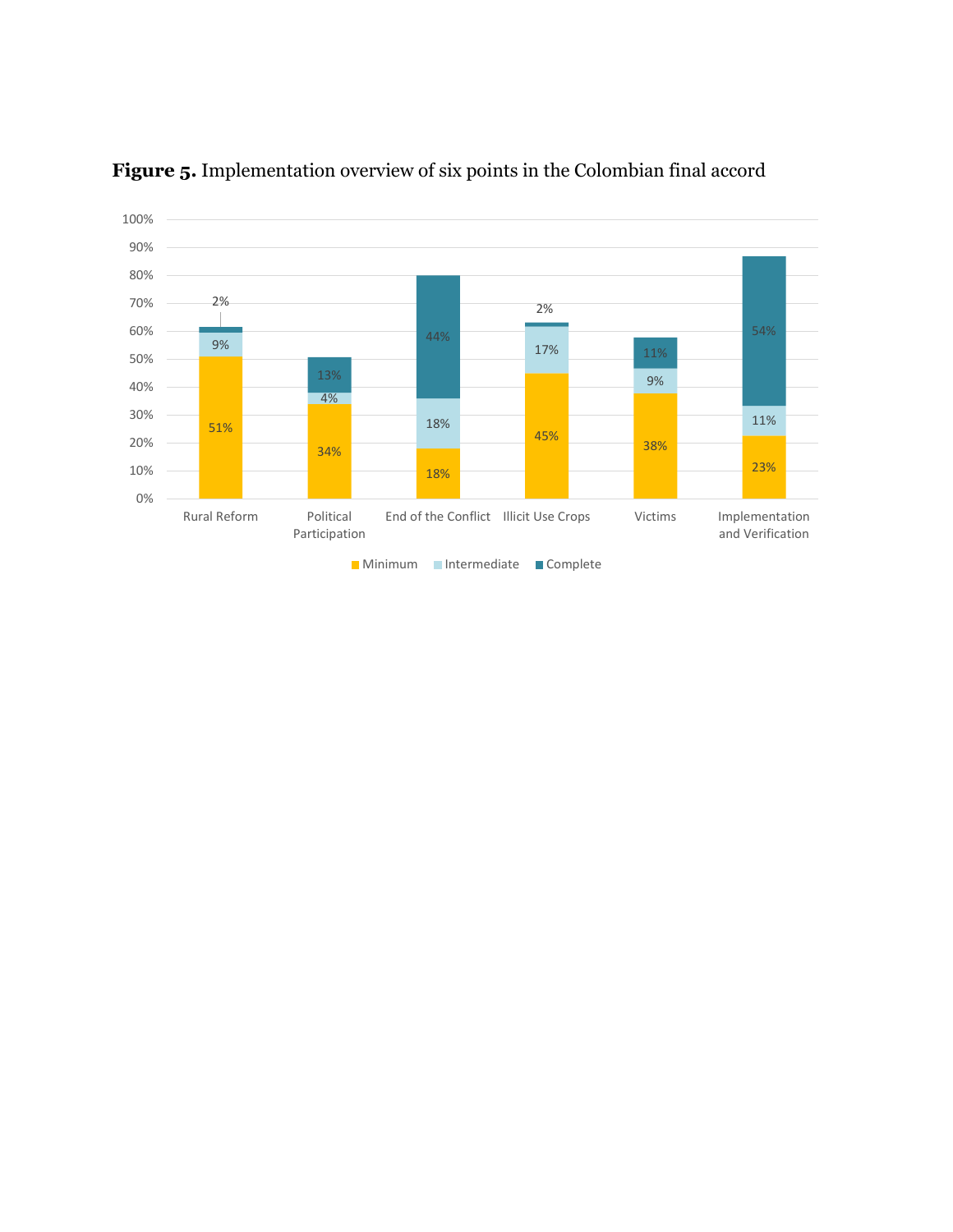#### **Conclusion**

All peace agreements face a similar challenge: the implementation of that which has been agreed upon after years of negotiation must be able to adjust proactively to new conditions and emerging challenges. Some of the challenges may present opportunities to increase legitimacy and consensus around the agreement and the peace process. Others may present difficulties, pressures, or unforeseen circumstances that can hinder implementation and must be resolved with new instruments and strategies. Comparative analysis of the implementation of peace agreements around the world shows that higher levels of implementation have a positive correlation with the general improvement of indicators of social welfare, public and private investment, and peaceful stability. However, comparative experience also shows that implementation is not an easy process, and that it is necessary to persist and navigate the complexities that arise.

The dilemma when obstacles arise is not a binary choice between implementing or tearing up the agreement. Rather, the parties to the agreement must be open to negotiation and adjustment. It is important to respect the text and the spirit of the original political agreement and commit to implementing its provisions. But we must also be open to opportunities for creating new political agreements that can increase consensus around the reforms that must be achieved to sustain and take advantage of the transformative power of peace.

An example of this is the government's new policy framework of equity, entrepreneurship, stabilization, and legality released in the National Development Plan and other policy frameworks. The new emphasis on stabilization, legality and development does not use the language of peace, but it is compatible with many of the provisions of the peace accord and can be realized through a greater commitment to its implementation. The National Development Plan 2018-2022 will be a major public policy priority over the next four years, but this should not be seen as diversion from the priorities of the peace agreement. On the contrary, implementation of the peace agreement will be a key strategy to help the government achieve many of its development priorities while yielding the benefits of social peace for all Colombians. Building upon what already exists generates a unique opportunity for the Duque administration to show quick results that benefits people.

The analysis in this report reveals that the peace process has been very resilient to date, overcoming difficulties, tensions and crises with some agility. None of the disputes and obstacles to date have significantly slowed or reversed the trajectory of implementation or the commitment of the parties. This resilience is illustrated in the continued desire of the Government of Colombia and FARC to resolve implementation problems. It is also reflected in the leadership of local communities most affected by the armed conflict and FARC ex-combatants to assume responsibility in the construction of peace.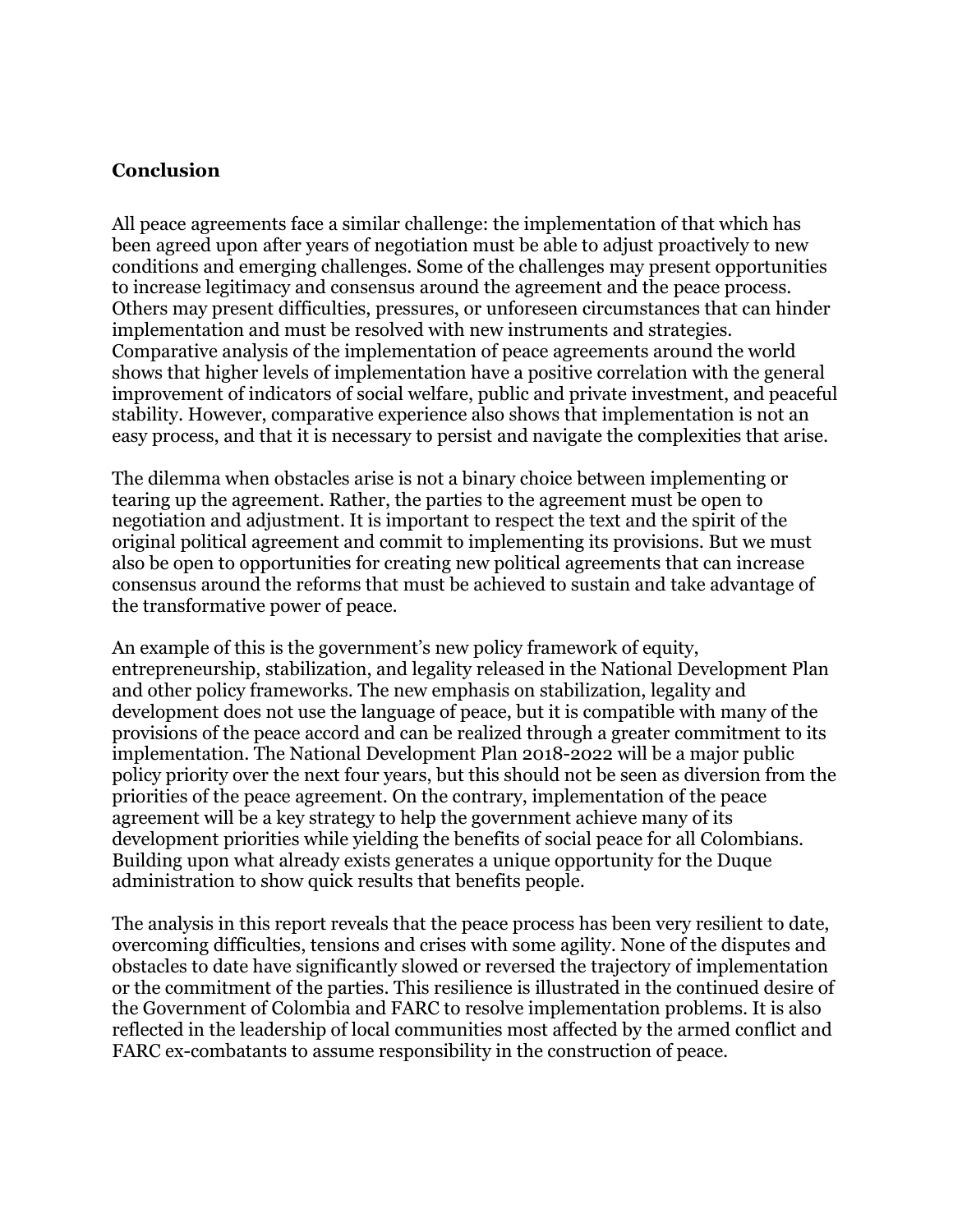The resilience of the process is threatened, however, by the declining security conditions in some regions of the country. Preventing the murders of social leaders is a critical priority. These crimes have a corrosive effect at the local level and erode confidence in the government. Each murder increases civilian uncertainty about the possibility of sustaining peace and the success of the peace agreement. These crimes also directly hinder the implementation of the territorial provisions of the accord, and jeopardize the quality of the peace created. To counter these threats, the state must coordinate and strengthen implementation of the full range of agreed security and protection measures, especially at the local level.

The territorial dimensions of the process are necessary to fulfill the promise of peace, and to begin concretely transforming and improving the quality of life at the local level. An effective and integral implementation in the territories would increase the legitimacy of the state in the eyes of historically marginalized citizens who reside there. Legitimacy can also be gained if the state strengthens its role as an authority against illegal actors while protecting and promoting human rights. The essential goal is to help citizens recognize the state as the sole legitimate authority, taking that status away from violent groups. To increase its legitimacy, the state must be able to provide public goods and services effectively and equitably, and it must guarantee citizens the democratic right to participate politically and voice their grievances.

Another important priority is fulfilling the state's commitment to families that are voluntarily substituting their coca-leaf crops as part of the fight against drug trafficking. Failure to implement this commitment will create negative perceptions at the territorial level and undermine the legitimacy of the state in the eyes of local citizens, allowing illegal actors to continue to assert authority and generate insecurity. More support is needed for voluntary substitution efforts and the comprehensive fight against drug trafficking outlined in the accord.

Advancing the socio-economic reincorporation of ex-combatants is another catalytic element that fosters stability in peace processes. Delays in the process of long-term reincorporation can generate dissatisfaction and distrust among ex-FARC-EP fighters. Allocating sufficient resources to the reincorporation of former guerrillas into society will help to ensure the rejection of violence as a political instrument.

A major challenge for the coming months will be advancing and protecting the transitional justice mechanisms and their integrity, placing victims at the center of the peacebuilding process. Transitional justice will never be able to attain all the truth, all the justice and all the necessary forms of reparation that are necessary to guarantee the end of all violence. However, transitional justice has the potential to break the vicious cycles of violence that lead to war and create virtuous cycles of reconciliation that create the foundations for peace. The process is contentious and tense, as has been the case in many peace and justice processes in the world. The Colombian model of transitional justice creates a comprehensive and conditioned justice system that can make